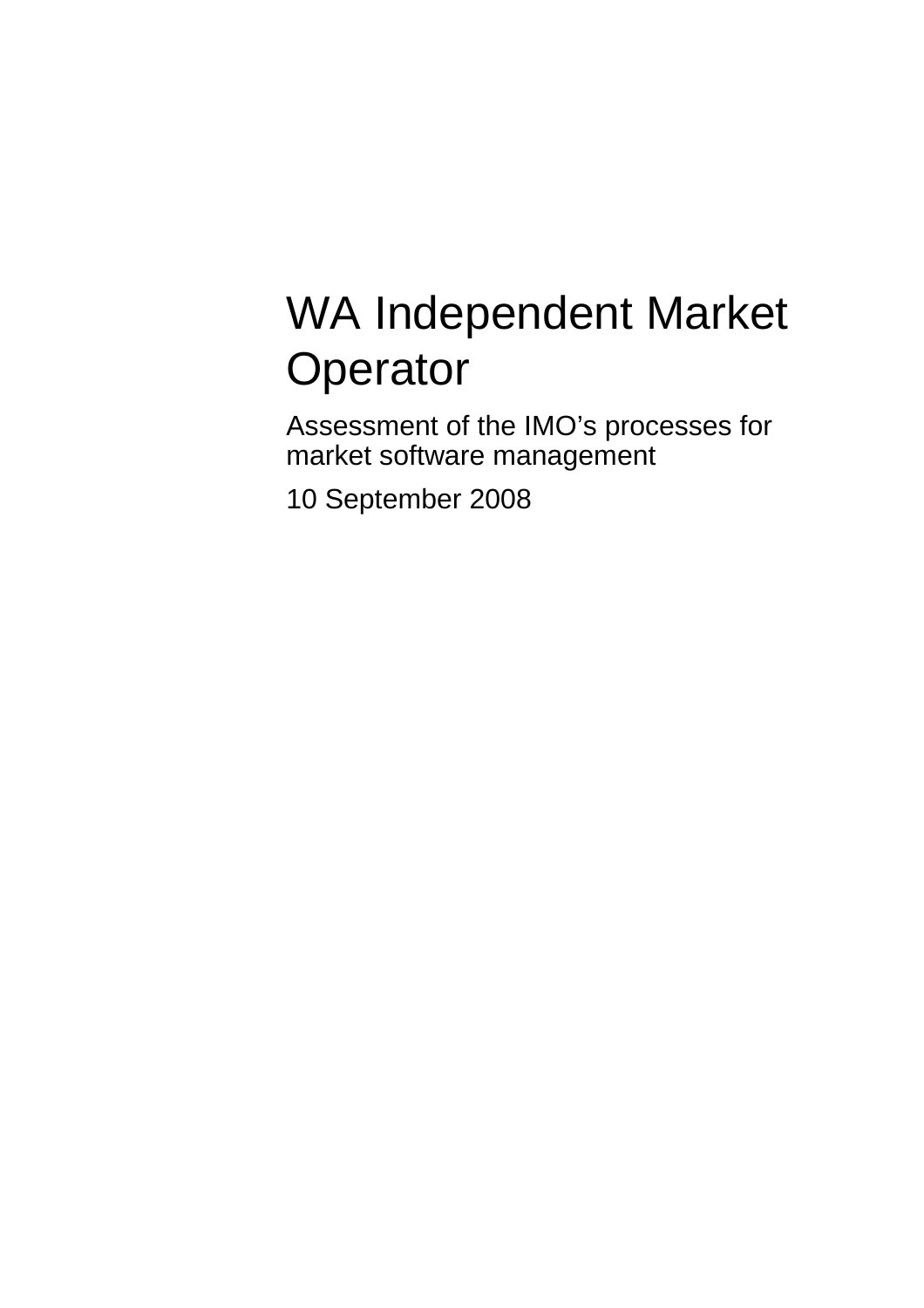# WA Independent Market **Operator**

Assessment of the IMO's processes for market software management

10 September 2008

© PA Knowledge Limited 2008

Prepared by: Oliver McShane Alasdair Turner

PA Consulting Group PO Box 1659 Lambton Quay **Wellington** Tel: +64 4 499 9053 Fax: +64 4 473 1630 www.paconsulting.com

Version: 1.0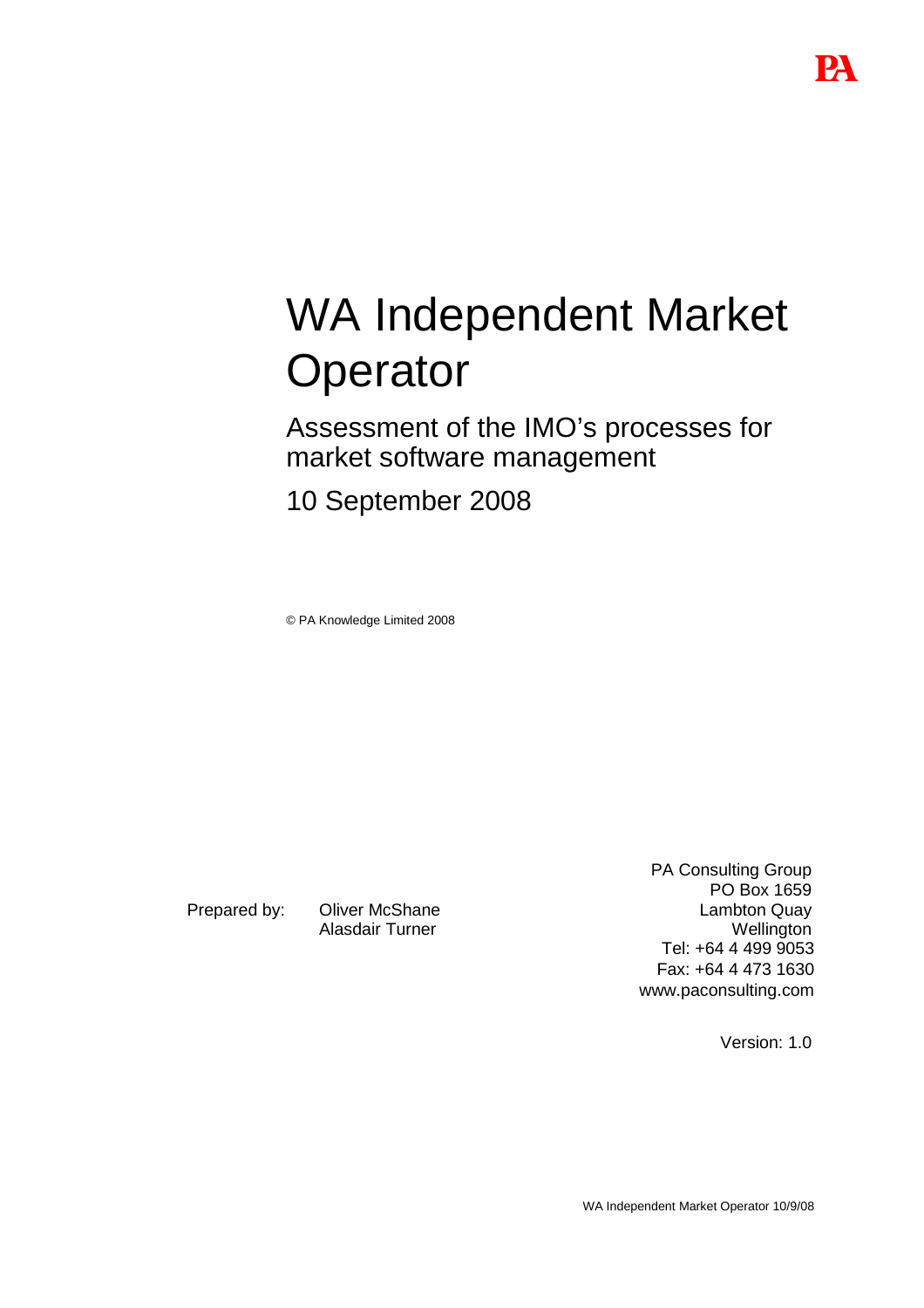

# **TABLE OF CONTENTS**

| 1. | <b>Introduction</b>                              |                                             | $1 - 1$ |
|----|--------------------------------------------------|---------------------------------------------|---------|
|    | 1.1                                              | Scope of the market audit                   | $1 - 1$ |
|    | 1.2 <sub>1</sub>                                 | Market audit process                        | $1 - 1$ |
| 2. | Assessment of the software management procedures |                                             | $2 - 1$ |
|    | 2.1                                              | <b>IMO compliance with the Market Rules</b> | $2 - 1$ |
|    | $2.2^{\circ}$                                    | IMO compliance with good industry practice  | $2 - 1$ |
|    | 2.3                                              | Opinion                                     | $2 - 2$ |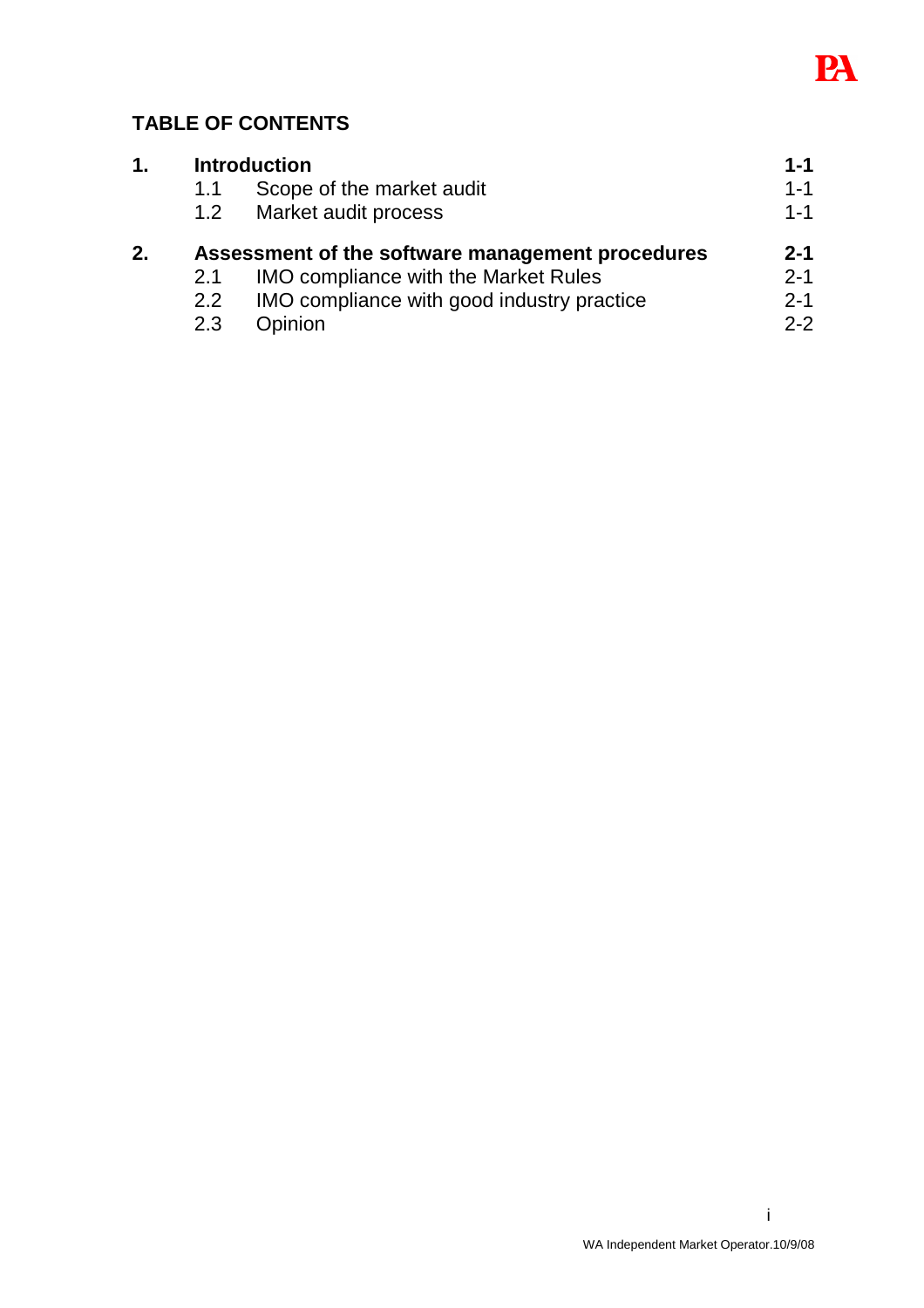

# **1. INTRODUCTION**

The document sets out the results of the market audit by PA Consulting Group in carrying out its assessment of the IMO's processes for software management.

# **1.1 SCOPE OF THE MARKET AUDIT**

This market audit has been carried out under Market Rule 2.14.3 (c) which requires that:

The IMO must ensure that the Market Auditor carries out the audits of such matters as the IMO considers appropriate, which must include:

- a. the compliance of the IMO's internal procedures and business processes with the Market Rules;
- b. the IMO's compliance with the Market Rules and Market Procedures;
- c. the IMO's market software systems and processes for software management.

## **1.2 MARKET AUDIT PROCESS**

In conducting the market audit on the compliance of the IMO's market software systems and processes for software management with the Market Rules, PA has:

- Examined the procedures developed by the IMO for the management and control of changes, etc to its market software resources to determine whether those procedures comply with both the Market Rules and good industry practice given the nature of the IMO's business, and
- Examined evidence to support the appropriate use of those procedures.

There are limitations to any external audit. Audits are not an absolute guarantee of the truth or reliability of agency information or the effectiveness of internal controls. They may not identify all matters of significance. This is because external audit techniques involve:

- Professional judgement as to "good industry and market operational practice"
- Use of sample testing
- Assessment of the effectiveness of internal control structures and
- Assessment of risk.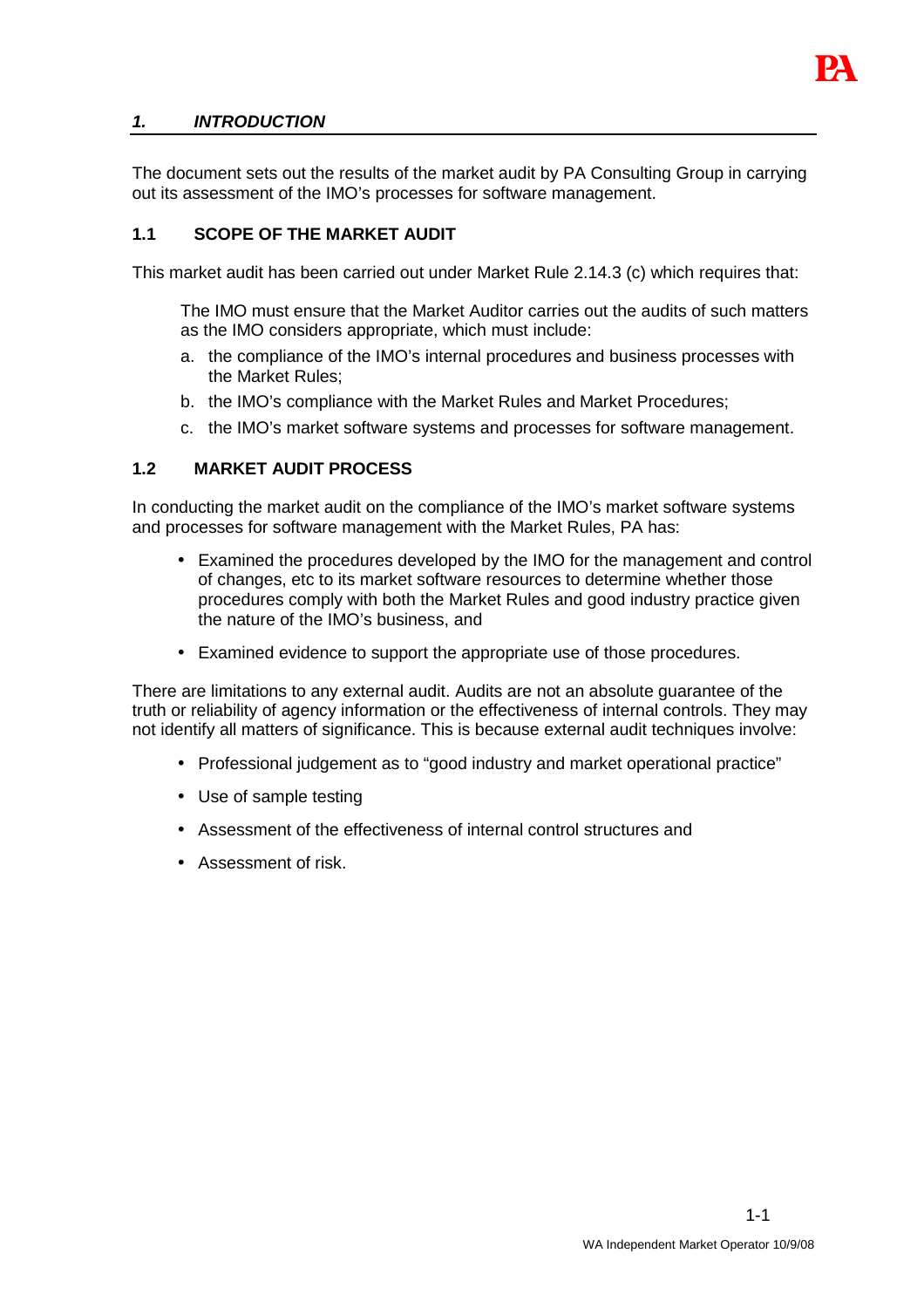

# **2. ASSESSMENT OF THE SOFTWARE MANAGEMENT PROCEDURES**

Management of the market software in an appropriate manner by the IMO given the nature of the business risk to both the IMO and the Western Australia Electricity Market is essential and is recognised as such by the IMO.

#### **2.1 IMO COMPLIANCE WITH THE MARKET RULES**

In last year's annual audit we noted that the Internal Procedures documented and followed by the IMO complied with the requirements of the Market Rules, in particular Market Rule 2.36.1. This continues to be case this year.

We note that the IMO has changed its policy with regard to certification by an independent auditor of changes to software, as recommended in last year's audit. This is discussed in further detail in Section 2.2.2 below.

#### **2.2 IMO COMPLIANCE WITH GOOD INDUSTRY PRACTICE**

In the course of last year's audit, we made several observations regarding good industry practice which, while not required under the Market Rules, we believed had potential benefit for both the IMO and the Rule Participants. Here we comment on progress against those observations.

#### **2.2.1 Release sign-off records**

Since last year's audit, the IMO has implemented a formal release sign-off process for changes made to the Market System software (i.e. the software provided by ABB).

This sign-off process provide an audit trail for all change to the Energy Market software and includes:

- what was done.
- why it was done,
- when it was done, and
- who authorised it.

The Release Management System continues to manage changes and upgrades to the Settlement & Metering software (i.e. the software provided by Navita). While not as formal as the sign-off process for the Energy Market software, this process is nonetheless compliant with the Market Rules as we noted last year.

Changes to the Settlement & Metering software are slightly different in nature from changes to the Market Systems software. While the changes to the Market Systems software come in the form of new versions of that software, changes to the Settlement & Metering software tend to be smaller patches of code that are applied to the existing version.

Due to the nature of the changes to the Settlement & Metering software, and also the fact that the Settlement & Metering software can be rerun and market and other outcomes can